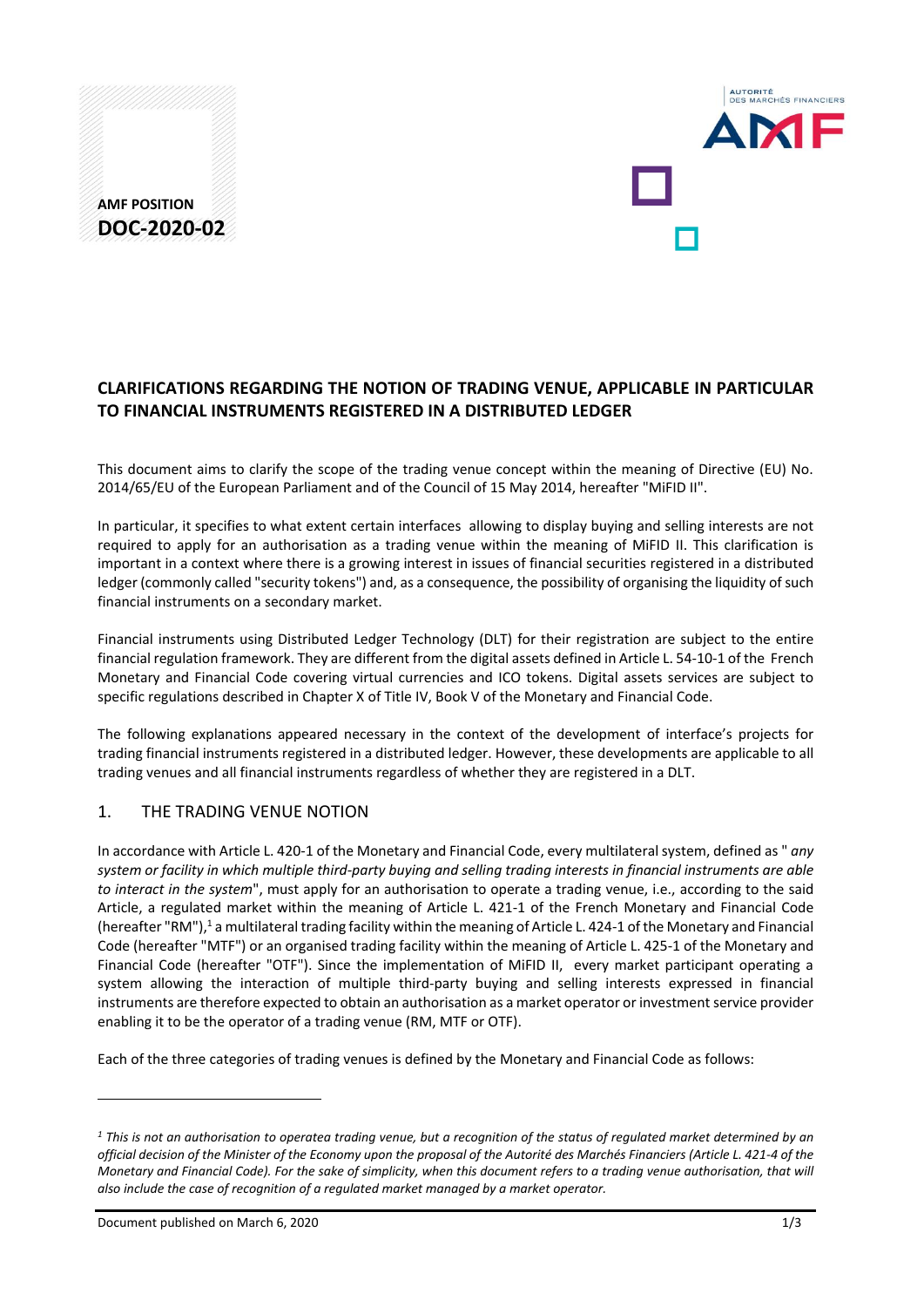

AMF Position - DOC-2020-02 - Clarifications regarding the trading venue concept, applicable in particular to financial securities registered in a distributed ledger

- an RM is "*a multilateral system which brings together or facilitates the bringing together of multiple*  third-party buying and selling interests in financial instruments – in the system and in accordance with its non*discretionary rules – in a way that results in a contract, in respect of the financial instruments admitted to trading under its rules and systems*";

- an MTF is "*a multilateral system which brings together multiple third-party buying and selling interests in financial instruments – in the system and in accordance with its non-discretionary rules – in a way that leads to the conclusion of transactions on said instruments*";

- an OTF is " *a multilateral system which brings together multiple third-party buying and selling interests – in the system and at the discretion of its manager - in a way that leads to the conclusion of transactions in: 2*

*1° the financial securities mentioned in 2 of II of Article L. 211-1;*

*2° structured financial products within the meaning of Regulation (EU) No 600/2014 of the European Parliament and of the Council of 15 May 2014 on markets in financial instruments;*

*3° the units mentioned in Article L. 229-7 of the Environment Code;*

*4° derivative instruments within the meaning of Article 2(1)(29) of Regulation (EU) No 600/2014 of the European Parliament and of the Council of 15 May 2014 on markets in financial instruments;*

*5° wholesale energy products, within the meaning of Article 2(4) of Regulation (EU) No 1227/2011 of the European Parliament and of the Council, which must be settled by physical delivery*."

A reading of the definitions of these three trading venues shows that their common features are as follows:

- multilateral nature of the system;<sup>3</sup>
- bringing together of multiple buying and selling interests in the system;<sup>4</sup>
- in such a way as to conclude transactions in financial instruments.

### 2. CLARIFICATIONS REGARDING BULLETIN BOARDS

The notion of bulletin board appears in Recital 8 of MiFIR which explicitly provides that the category of organised trading facilities "*should not include facilities where there is no genuine trade execution or arranging taking place in the system, such as bulletin boards used for advertising buying and selling interests* […]".

 $\overline{a}$ 

Document published on March 6, 2020 2/3

*<sup>2</sup> Moreover, ESMA's Q&A(on MiFID II and MiFIR market structures topics, ESMA70-872942901-38, last updated 5 December 2019), clarified the three conditions which should lead a market participant to apply for an OTF authorisation:*

*<sup>-</sup> trades are executed on a multilateral basis;*

*<sup>-</sup> the characterised infrastructure has the characteristics of a system; and*

*<sup>-</sup> the execution of orders = is performed within that system or according to the system's rules.*

*<sup>3</sup> Article 4(1)(19) of MiFID II: a multilateral system is "any system or facility in which multiple third-party buying and selling trading interests in financial instruments are able to interact". Recital 7 of Regulation (EU) No 600/2014 of the European Parliament and of the Council of 15 May 2014 (MiFIR) specifies that "The term 'system' encompasses all those markets that are composed of a set of rules and a trading platform as well as those that only function on the basis of a set of rules." It is also specified that it is immaterial whether or not order matching is organised according to a 'technical' system.*

*<sup>4</sup> Recital 7 of MiFIR specifies that the expression 'buying and selling interests' is to be understood in a broad sense and includes orders, quotes and indications of interest.*